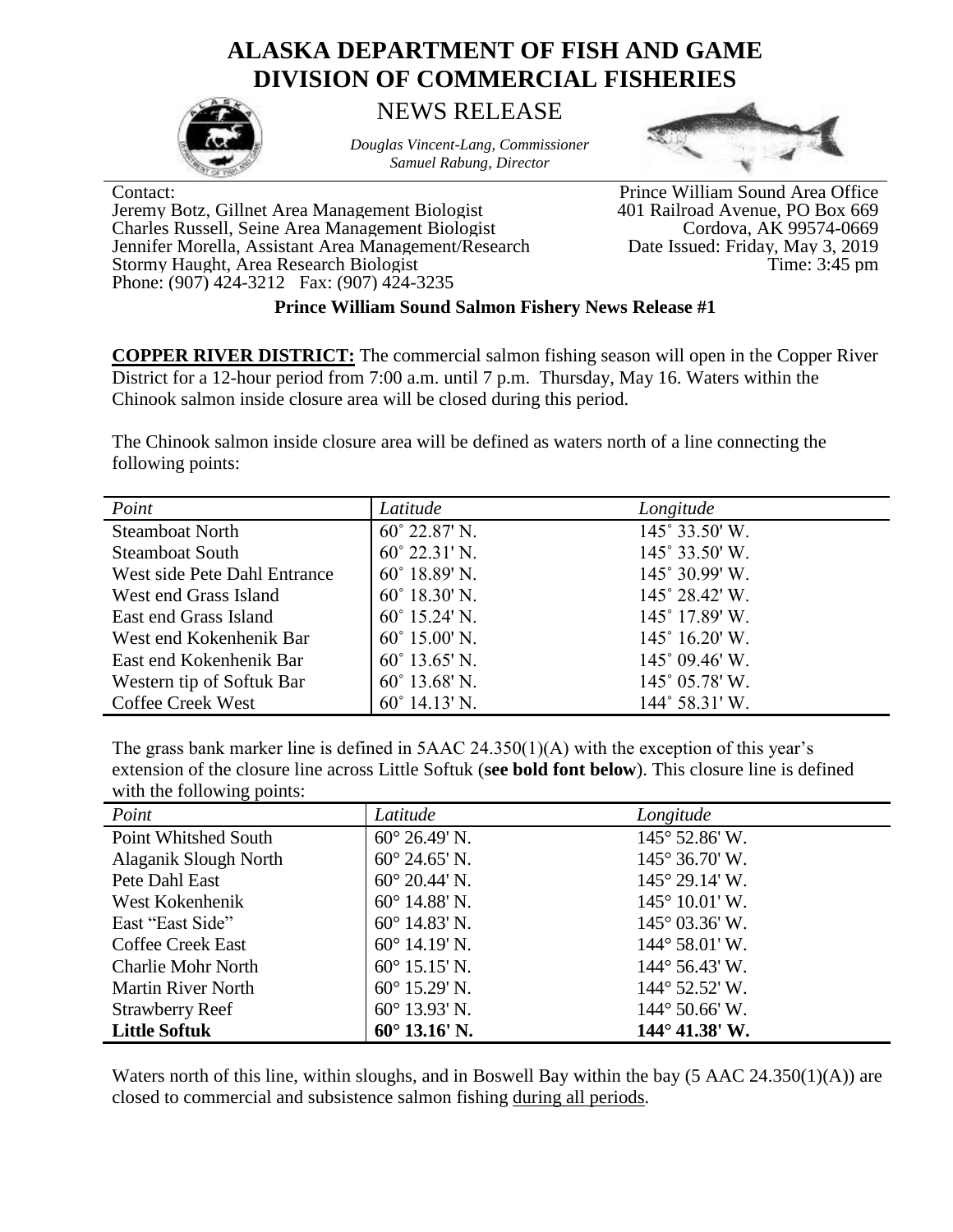During the commercial fishing season, subsistence harvest may occur in the Copper River District concurrent in time and area with commercial fishing periods until the Copper River District is closed at the end of the season. **Additionally, waters of the Copper River District, excluding the Chinook salmon inside closure area, will open to subsistence fishing from 6:00 a.m. to 10:00 p.m. on all Saturdays between May 15 and October 31.** Subsistence permits may be obtained at the Cordova ADF&G office during regular business hours (Monday - Friday, 8:00 a.m. - 12:00 p.m. and 1:00 p.m. - 5:00 p.m.). **Subsistence permits are not available outside of regular office hours.**

The Miles Lake sonar camp is expected to deploy on May 6. The south bank of the Copper River at the sonar site is currently covered in shore ice. In 2018, the Copper River/Prince William Sound Marketing Association provided \$75,000, Cordova District Fishermen United \$7,000, and area processors another \$28,000 towards the purchase of an ARIS sonar system and existing sonar system upgrades for the Miles Lake field camp. This new sonar system and the upgrades will allow the department to evaluate salmon length measurements at the field camp with the ultimate goal of inseason differentiation of large Chinook salmon from smaller salmon. The Prince William Sound Science Center's Lower Copper River Sonar Station will soon be up and running near the mouth of Clear Martin River on the lower east side of the Copper River (60° 22.48ʹ N., 144° 53.68ʹ W.). The Copper River/Prince William Sound Marketing Association provided funding for this project.

**BERING RIVER DISTRICT:** Commercial salmon fishing in the Bering River District, west of a longitude line at 144° 28.20′ W., will open for a 12-hour period from 7:00 a.m. until 7 p.m. Thursday, May 16. **Additional commercial salmon fishing opportunity in the Bering River District will be contingent on accurate/timely harvest reporting as well as inseason run strength indicators for Bering River sockeye salmon stocks.**

**PRINCE WILLIAM SOUND: Subsistence fishing will be open on Saturdays from 6:00 a.m. to 10:00 p.m., between May 15 and October 31 during the commercial fishing season in all PWS salmon fishing districts.** On May 15 at 8:00 a.m., districts in PWS outside of the Chenega and the Tatitlek Subsistence Areas (5AAC 01.648), will open for subsistence salmon harvest to the gear types specified in 5AAC 24.330(a)(b)(c) until two days prior to the commercial opening of that district. These districts will reopen concurrent with commercial fishing periods until that district is closed at the end of the season. Gear is restricted to 50 fathom gillnets and 50 fathom seines as described in 5AAC 01.620(b)(3). The Tatitlek and Chenega Subsistence Areas will also open to subsistence salmon harvest on May 15 at 8:00 a.m. Legal gear types in the Tatitlek and Chenega Subsistence Areas are 150 fathom set or drift gillnets, 50 fathom seines, and dipnets in freshwater for pink salmon. Commercial fishing districts within these subsistence areas will close to subsistence harvest two days prior to the commercial opening of that district, and will reopen concurrent with commercial fishing periods until that district is closed at the end of the season. Subsistence permits may be obtained at the Cordova ADF&G office during regular business hours (Monday - Friday, 8:00 a.m. - 12:00 p.m. and 1:00 p.m. - 5:00 p.m.) . **Subsistence permits are not available outside of regular office hours.**

**Copies of the updated regulation booklet,** *2019–2021 Commercial Salmon Fishing Regulations for Prince William Sound,* **are available in the Cordova ADFG office.**

**ALL buyers purchasing fish in the PWS Management Area are required to complete a Processor Registration Form. Contact the Cordova office for any questions regarding registration.** 

**The next scheduled salmon fisheries announcement is anticipated to be at 2:00 p.m. Friday, May 17.**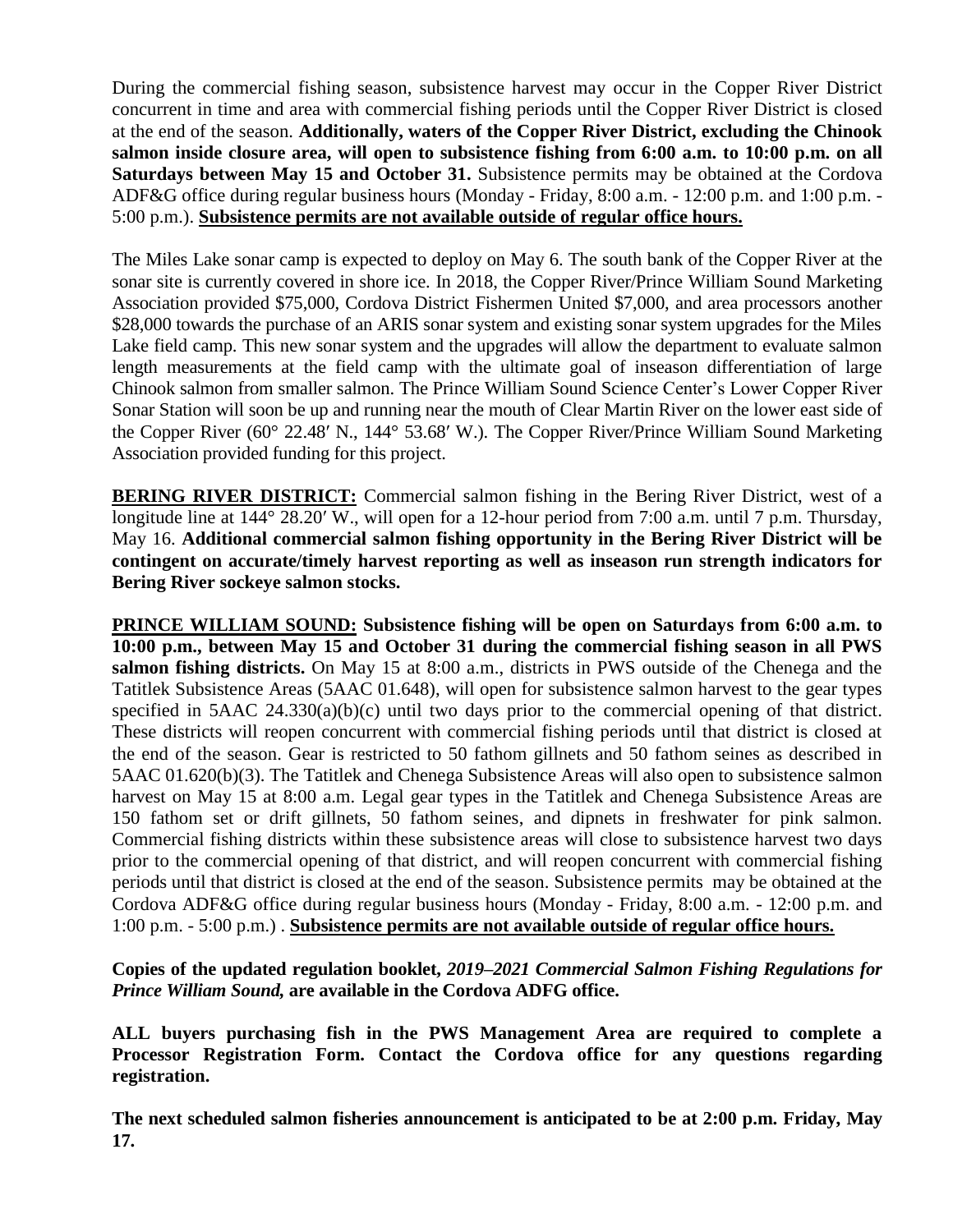Announcement recordings are available for **gillnet fisheries at 907-424-7535 and seine fisheries at 907-424-7345. In addition, announcement recordings are available in Anchorage at 267-2843.**

Additionally, announcements, inseason harvest data, and escapement data are available at the following web address:

<http://www.adfg.alaska.gov/index.cfm?adfg=commercialbyareapws.main> (Prince William Sound and Copper River homepage).

Unless otherwise specified, all openings are clock openings based on Alaska Daylight Time, which is based on Coordinated Universal Time and may be obtained by calling 303-499-7111.

The department encourages commercial permit holders to renew their licenses early and to check their CFEC vessel registration stickers to make sure they are current.

The department also encourages permit holders to report observed violations to Wildlife Safeguard at 800-478-3377. Reports are anonymous and cash rewards may be paid for successful prosecution of violations.

PWS commercial fishers are reminded that area fisheries often necessitate fishing in close proximity to marine mammals. Under the Marine Mammals Protection Act (MMPA), the PWS drift gillnet fishery is classified as a Category II fishery. Participants in Category I and II fisheries must be registered in the Marine Mammal Avoidance Program (MMAP) to be authorized for lawful incidental, but not intentional, marine mammal takes during fishing. However, this authorization explicitly does **not**  exempt holders of commercial fishing permits from the MMPA prohibition on takes of marine mammals listed as endangered or threatened under the Endangered Species Act. As a participant in the PWS drift gillnet fishery, you are automatically registered in the Marine Mammal Authorization Program (MMAP) by the National Marine Fisheries Service (NMFS). As a participant in a Category II fishery, you must:

- Maintain an MMAP Authorization Certificate, or a photocopy, on board the vessel while engaging in any of the fisheries identified on the reverse side of the certificate. For non-vessel or set net fisheries, the enclosed Certificate, or a photocopy, must be in the possession of the permit holder during fishing operations. This Certificate, in combination with a current, valid state or Federal fishing permit, will serve as your authorization to incidentally take nonendangered or non-threatened marine mammals in the course of commercial fishing operations.
- Report all injuries and mortalities of marine mammals within 48 hours of returning from the trip during which these takes occurred using the MMAP Mortality/Injury Reporting Form [\(https://www.fisheries.noaa.gov/webdam/download/75366778\)](https://www.fisheries.noaa.gov/webdam/download/75366778).
- If so requested, take an observer aboard your vessel.

Purse seine and set gillnet gear are classified as a Category III fisheries under the MMPA. Category III fishery participants are automatically exempted from the incidental take prohibition in the MMPA. Therefore, you do not need to maintain the MMAP certificate aboard your vessel, but must report any incidental takes of marine mammals within 48 hours of the incident or your return to port. Such reports must be made on the Marine Mammals Authorization Program Mortality/Injury Reporting Form.